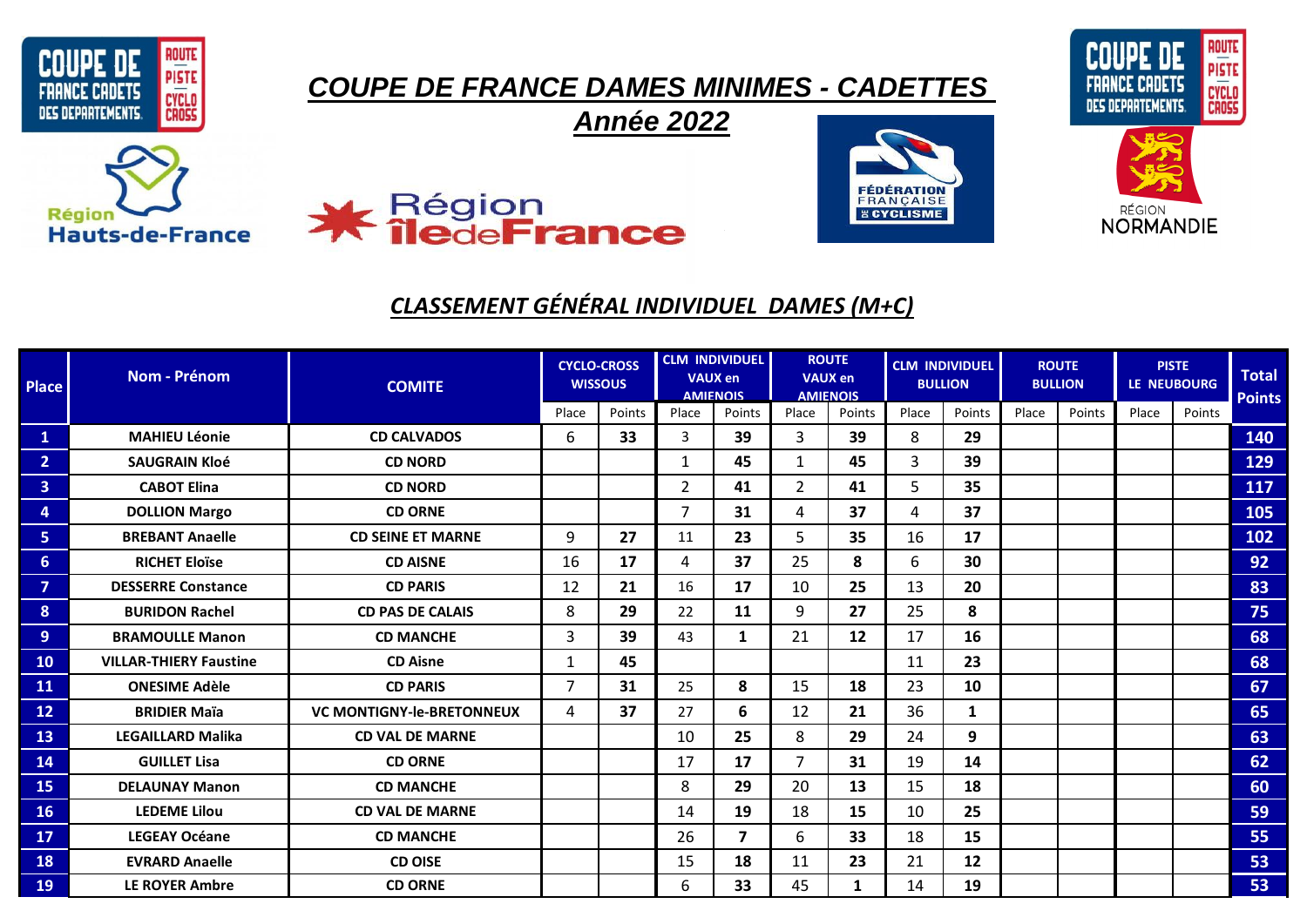| 20 | <b>MEUNIER Rosalie</b>           | <b>CD NORD</b>                           |                |                         | 21 | 12             | 13 | 20                      | 12             | 21                      |  |  | 53                      |
|----|----------------------------------|------------------------------------------|----------------|-------------------------|----|----------------|----|-------------------------|----------------|-------------------------|--|--|-------------------------|
| 21 | <b>LONGUEPEE Laura</b>           | <b>CD OISE</b>                           |                |                         | 13 | 20             | 27 | 6                       | 9              | 27                      |  |  | 53                      |
| 22 | <b>PRIOUL Romane</b>             | <b>CD CALVADOS</b>                       | 18             | 15                      | 19 | 14             | 24 | 9                       | 20             | 13                      |  |  | 51                      |
| 23 | <b>KARPP Romane</b>              | <b>CD VAL DE MARNE</b>                   |                |                         | 9  | 27             | 14 | 19                      | 29             | 4                       |  |  | 50                      |
| 24 | <b>CURUTCHET Elise</b>           | <b>CD VAL D'OISE</b>                     | 11             | 23                      | 24 | 9              | 19 | 14                      |                |                         |  |  | 46                      |
| 25 | <b>SCHROTZENBERGER Valentine</b> | <b>CD EURE</b>                           | $\overline{2}$ | 41                      |    |                |    |                         |                |                         |  |  | 41                      |
| 26 | <b>RIMBAULT Zoé</b>              | <b>CD NORD</b>                           |                |                         |    |                |    |                         | $\overline{2}$ | 41                      |  |  | 41                      |
| 27 | <b>JOSSE Clara</b>               | <b>VC ROUEN 76</b>                       |                |                         | 5  | 35             | 28 | 5                       |                |                         |  |  | 40                      |
| 28 | RAMIREZ-MEJA Marie-José          | <b>CD PARIS</b>                          | 15             | 18                      | 23 | 10             | 32 | $\mathbf{1}$            | 22             | 11                      |  |  | 40                      |
| 29 | <b>HERNAULT Cyrielle</b>         | <b>CD VAL D'OISE</b>                     | 5              | 35                      | 32 | $\mathbf{1}$   | 35 | $\mathbf{1}$            |                |                         |  |  | 37                      |
| 30 | <b>DELAFOSSE Noëmie</b>          | <b>CD MANCHE</b>                         | 10             | 25                      | 33 | 1              | 23 | 10                      | 47             | $\mathbf{1}$            |  |  | 37                      |
| 31 | <b>CAMBRON Marylou</b>           | <b>CD CALVADOS</b>                       |                |                         | 20 | 13             | 17 | 16                      | 28             | 5                       |  |  | 34                      |
| 32 | <b>FORBRAS Julie</b>             | <b>CD SOMME</b>                          |                |                         | 12 | 21             | 30 | $\overline{\mathbf{3}}$ | 30             | $\overline{\mathbf{3}}$ |  |  | 27                      |
| 33 | <b>PERREE Louise</b>             | <b>CD MANCHE</b>                         |                |                         | 28 | 5              | 16 | 17                      | 31             | $\overline{2}$          |  |  | 24                      |
| 34 | <b>LOMBARD COLRAS Valentine</b>  | S DES ELLES AU VELO - EVRY COURNOURONNES |                |                         | 18 | 15             |    |                         | 27             | 6                       |  |  | 21                      |
| 35 | <b>FRAGNOLI Louane</b>           | <b>CD SEINE ET MARNE</b>                 | 13             | 20                      |    |                |    |                         |                |                         |  |  | 20                      |
| 36 | <b>DEGUSSEAU Zoé</b>             | <b>CD AISNE</b>                          | 24             | 9                       | 30 | 3              | 35 | $\mathbf{1}$            | 26             | $\overline{\mathbf{z}}$ |  |  | 20                      |
| 37 | <b>TESSON Abygaëlle</b>          | <b>METZ TRIATHLON</b>                    | 14             | 19                      |    |                |    |                         |                |                         |  |  | 19                      |
| 38 | <b>SAHRAOUI Nella</b>            | <b>CD ESSONE</b>                         | 17             | 16                      |    |                |    |                         | 39             | $\mathbf{1}$            |  |  | 17                      |
| 39 | <b>NARI Lou</b>                  | <b>CD ESSONNE</b>                        | 20             | 13                      | 41 | 1              | 36 | $\mathbf{1}$            | 35             | $\mathbf{1}$            |  |  | 16                      |
| 40 | <b>PLONQUET Morgane</b>          | <b>CD ESSONNE</b>                        | 21             | 12                      | 48 | $\mathbf{1}$   | 31 | $\mathbf{2}$            | 45             | $\mathbf{1}$            |  |  | 16                      |
| 41 | <b>PORLIER Axelle</b>            | <b>ROUE d4or CONFLANAISE</b>             | 19             | 14                      |    |                |    |                         |                |                         |  |  | 14                      |
| 42 | <b>LINVAL Flavie</b>             | <b>EC AULNAY</b>                         | 22             | 11                      | 34 | 1              |    |                         | 34             | $\mathbf{1}$            |  |  | 13                      |
| 43 | <b>CANDAT Tess</b>               | <b>CD NORD</b>                           |                |                         | 42 | 1              | 22 | 11                      | 32             | $\mathbf{1}$            |  |  | 13                      |
| 44 | <b>BINET Marion</b>              | <b>CD MANCHE</b>                         | 23             | 10                      |    |                |    |                         |                |                         |  |  | 10                      |
| 45 | <b>GRAVIL Camille</b>            | <b>CD AISNE</b>                          | 25             | 8                       | 47 | 1              | 39 | $\mathbf{1}$            |                |                         |  |  | 10                      |
| 46 | <b>MARIE Azia</b>                | <b>CD MANCHE</b>                         | 26             | $\overline{\mathbf{z}}$ | 39 | 1              | 38 | $\mathbf{1}$            | 42             | $\mathbf{1}$            |  |  | 10                      |
| 47 | <b>PANOR Océane</b>              | S DES ELLES AU VELO - EVRY COURNOURONNES |                |                         | 36 | 1              | 26 | $\overline{\mathbf{z}}$ | 44             | $\mathbf{1}$            |  |  | 9 <sup>°</sup>          |
| 48 | <b>DUBOIS Irène</b>              | <b>CD ESSONNE</b>                        |                |                         | 31 | $\overline{2}$ | 29 | 4                       | 33             | $\mathbf{1}$            |  |  | $\overline{7}$          |
| 49 | <b>MARTEAU Cassie</b>            | <b>CD VAL D'OISE</b>                     | 27             | 6                       |    |                |    |                         |                |                         |  |  | 6 <sup>1</sup>          |
| 50 | DE ARIBA Léane                   | <b>CD SEINE ET MARNE</b>                 | 28             | 5                       |    |                |    |                         |                |                         |  |  | 5                       |
| 51 | <b>GUERIN Adeline</b>            | <b>CD ESSONNE</b>                        |                |                         | 29 | 4              |    |                         | 49             | $\mathbf{1}$            |  |  | 5                       |
| 52 | <b>ROUIBAH Amyra</b>             | <b>CD ESSONNE</b>                        | 29             | 4                       |    |                |    |                         |                |                         |  |  | 4                       |
| 53 | <b>OUALADI Kenza</b>             | <b>CD ESSONNE</b>                        | 30             | $\overline{\mathbf{3}}$ |    |                |    |                         |                |                         |  |  | $\overline{\mathbf{3}}$ |
| 54 | <b>DIEBOLT Zélie</b>             | <b>CD PARIS</b>                          |                |                         | 35 | 1              | 40 | $\mathbf{1}$            | 37             | $\mathbf{1}$            |  |  | $\overline{\mathbf{3}}$ |
| 55 | <b>BLOMME Faustine</b>           | <b>CD PAS DE CALAIS</b>                  |                |                         | 37 | $\mathbf{1}$   | 42 | $\mathbf{1}$            | 40             | $\mathbf{1}$            |  |  | $\overline{\mathbf{3}}$ |
| 56 | <b>DECROMBECQUE Léa</b>          | <b>CD SOMME</b>                          |                |                         | 40 | 1              | 33 | 1                       | 43             | $\mathbf{1}$            |  |  | 3 <sup>1</sup>          |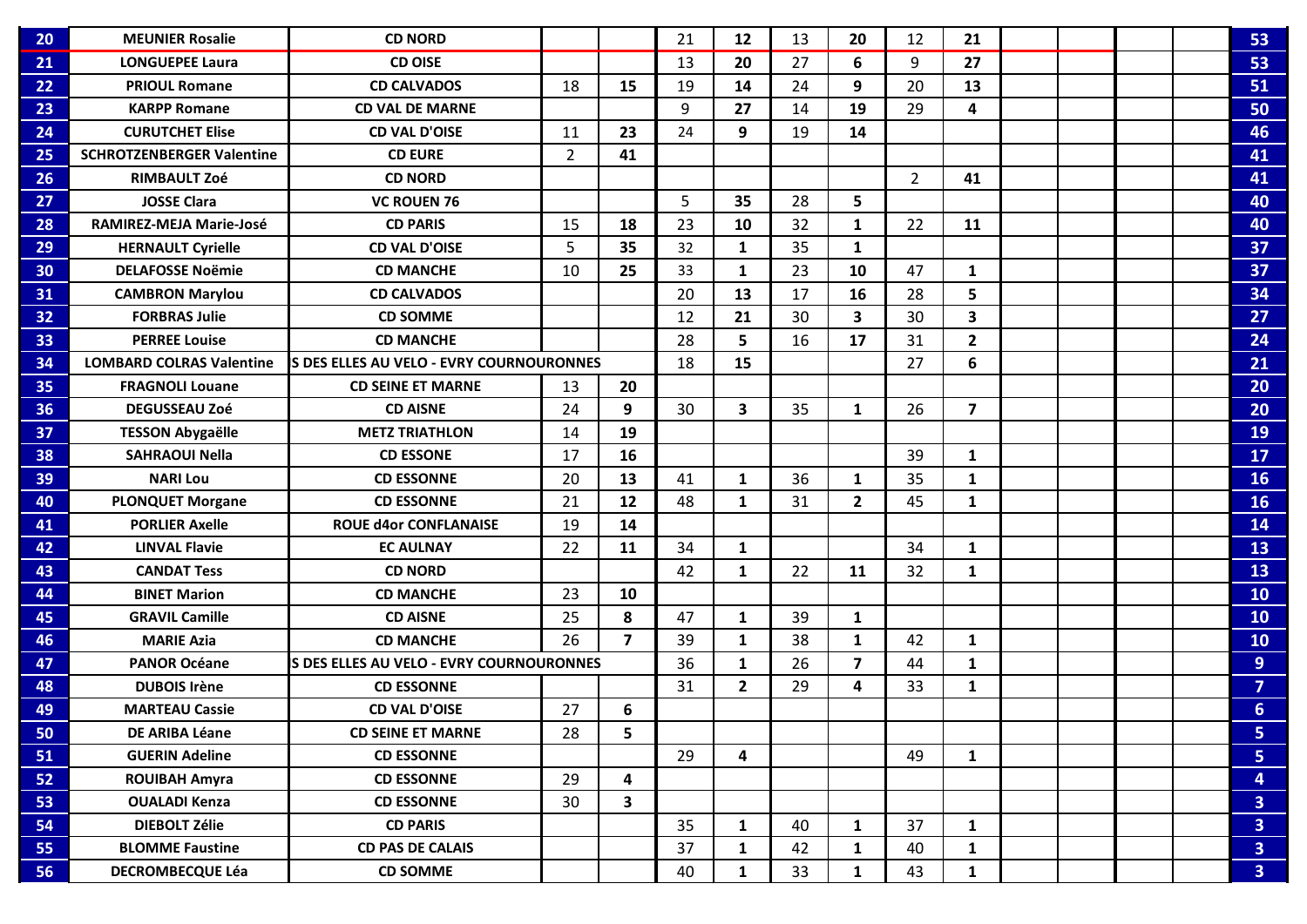| 57/             | <b>JACQ Mélaine</b>             | IS DES ELLES AU VELO - EVRY COURNOURONNES |  | 44 | 34 | 38 |     |  |  |  |
|-----------------|---------------------------------|-------------------------------------------|--|----|----|----|-----|--|--|--|
| 58              | <b>POIRIE Cassandra</b>         | <b>CD AISNE</b>                           |  |    | 45 | 43 | 46  |  |  |  |
| $\overline{59}$ | <b>ANDRIEU Jade</b>             | <b>CD SOMME</b>                           |  |    | 46 | 41 | -41 |  |  |  |
| $-60/$          | <b>QUEVA Elise</b>              | <b>CD PAS DE CALAIS</b>                   |  |    | 49 | 44 |     |  |  |  |
| $-61$           | <b>MARONI Julie</b>             | IS DES ELLES AU VELO - EVRY COURNOURONNES |  |    | 38 |    |     |  |  |  |
| 62              | <b>MORTIER-SPEGAGNE Blanche</b> | <b>CD SEINE ET MARNE</b>                  |  |    |    |    | 48  |  |  |  |
| $-63$           | <b>TOURNEUX Louana</b>          | <b>CD NORD</b>                            |  |    |    |    |     |  |  |  |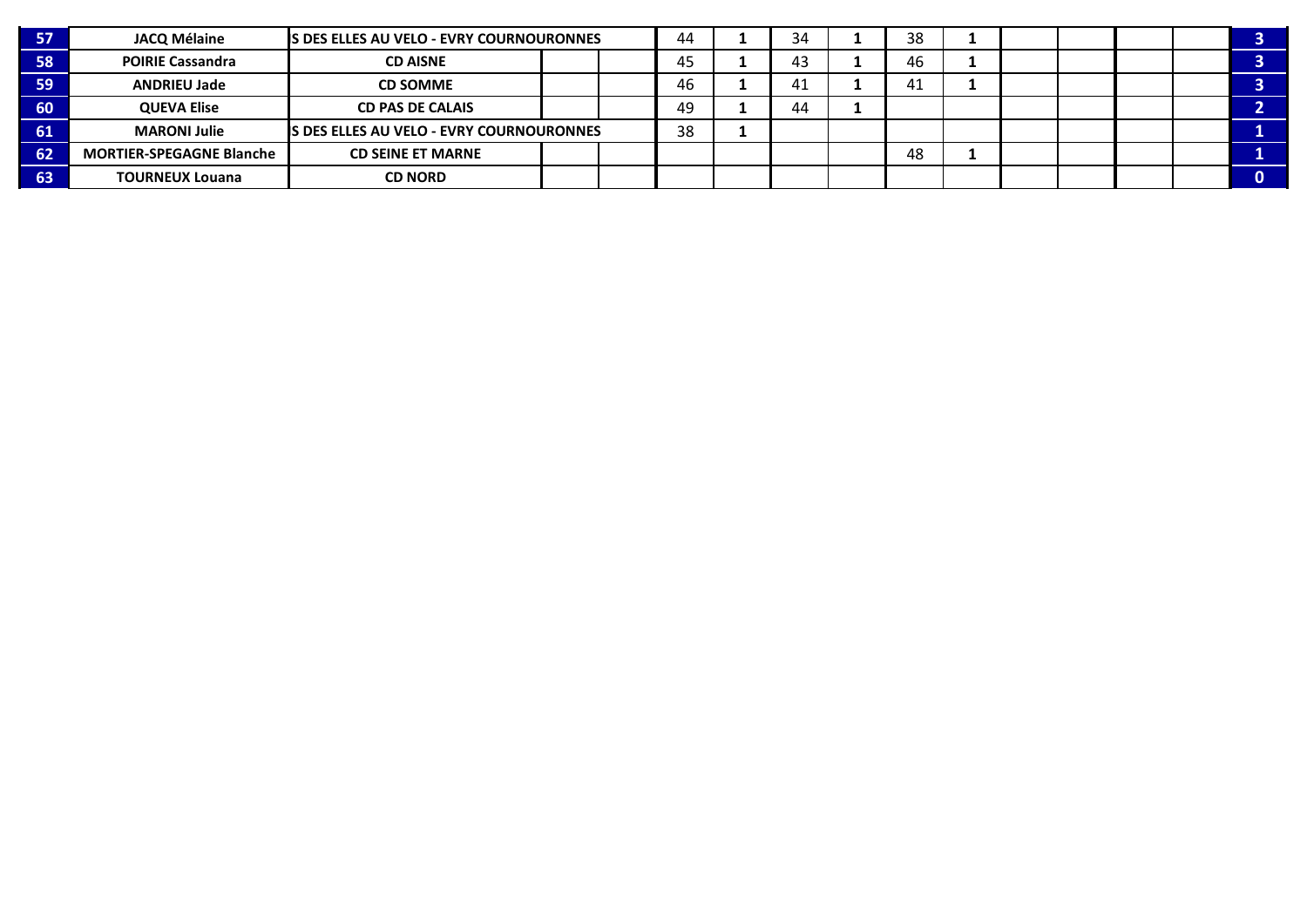| Place          | Points |
|----------------|--------|
| 1              | 45     |
| $\overline{2}$ | 41     |
| 3              | 39     |
| 4              | 37     |
| 5              | 35     |
| 6              | 33     |
| 7              | 31     |
| 8              | 29     |
| ٩              | 27     |
| 10             | 25     |
| 11             | 23     |
| 12             | 21     |
| 13             | 20     |
| 14             | 19     |
| 15             | 18     |
| 16             | 17     |
| 17             | 16     |
| 18             | 15     |
| 19             | 14     |